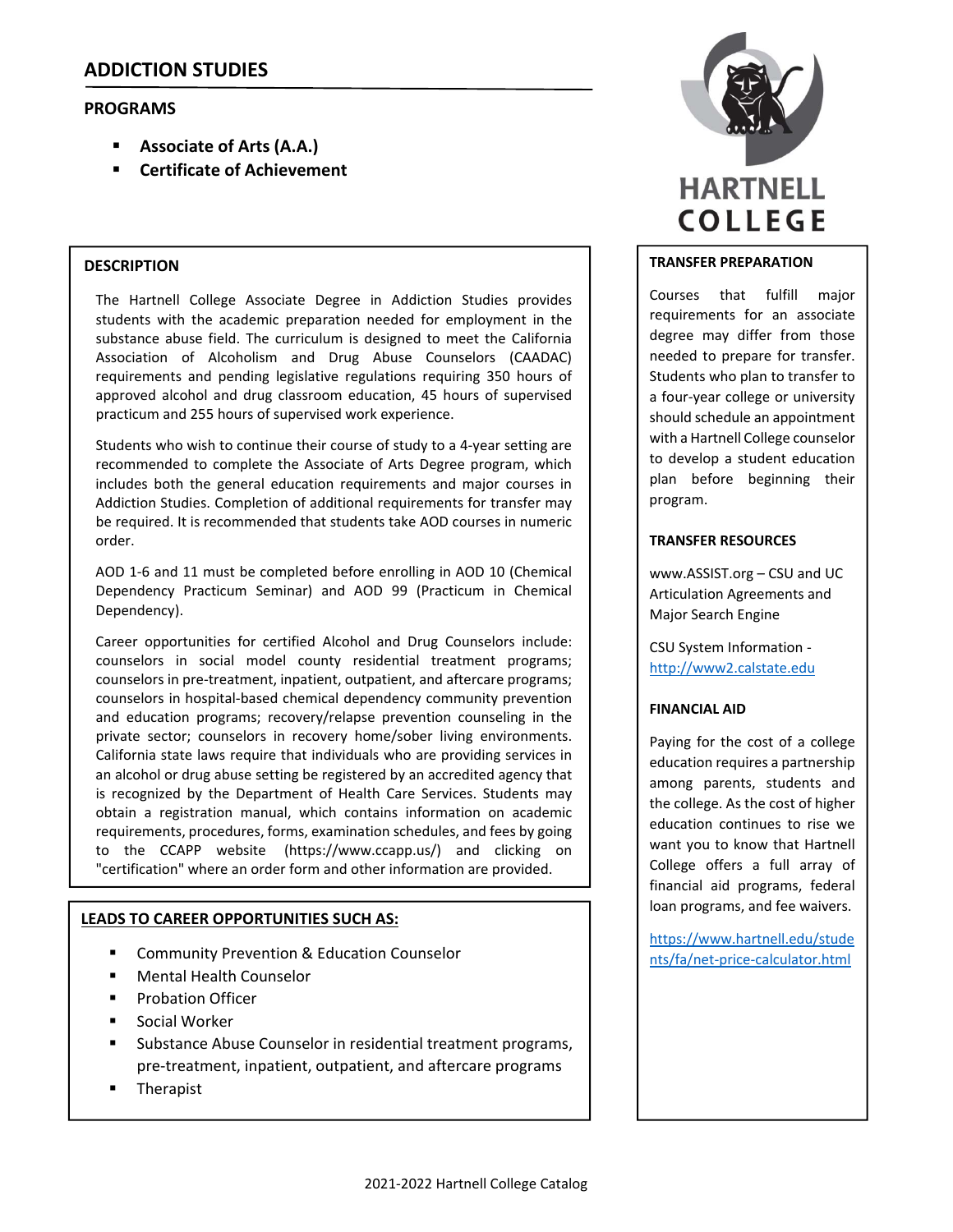# **ASSOCIATE OF ARTS**

**Program Outcomes**: Upon successful completion of this program a student will be able to:

- demonstrate proficiency in each of the core functions and performance domains of substance abuse counselors.
- function as ethical and competent entry-level substance abuse counselors, with an understanding of and sensitivity to the diverse populations which they will serve.

### **Required Major Courses (31 units)**

| AOD-1 - Fundamentals of Chemical Dependency                        | 3.0 |
|--------------------------------------------------------------------|-----|
| AOD-2 – Pharmacology and Physiology of Alcohol and Other Drugs     | 3.0 |
| AOD-3 - Introduction to Case Management and Treatment Planning 3.0 |     |
| AOD-4 – Counseling Diverse Populations                             | 3.0 |
| AOD-5 - Legal/Ethical Considerations and Professional Growth       | 3.0 |
| AOD-6 - Prevention, Education, and Relapse Prevention              | 3.0 |
| AOD-9 - Co-Occurring Disorders                                     | 3.0 |
| AOD-10 - Chemical Dependency Practicum Seminar                     | 3.0 |
| AOD-11 – Individual, Group, and Family Counseling                  | 3.0 |
| AOD-99 – Practicum in Chemical Dependency                          | 4.0 |
| <b>Major Electives (Complete 9 units)</b>                          |     |
| PSY-2 – General Psychology                                         | 3.0 |
| PSY-6 - Social Psychology                                          | 3.0 |
| PSY-22 - Abnormal Psychology                                       | 3.0 |
| PSY-33 - Personal and Social Adjustment                            | 3.0 |
| PSY-41 – Psychology of Human Relations                             | 3.0 |
| SOC-1 - Introduction to Sociology                                  | 3.0 |
| SOC-41 - Marriage and the Family                                   | 3.0 |

 **SUBTOTAL: 40 UNITS**

## **General Education – Required Courses**

*Students must complete one of the following General Education Plans:*

**HCCD GE** *(see page 68) MAT‐126 or higher*

 **Natural Sciences Social & Behavioral Sciences Humanities** 

**Ethnic Groups in the US Language and Rationality**

 **SUBTOTAL: 21 UNITS** 

*Students can double‐count required courses and courses for General Education Electives (Courses Numbered 1‐199) required when degree units plus GE units total fewer than 60.*

 **TOTAL: 60 UNITS**